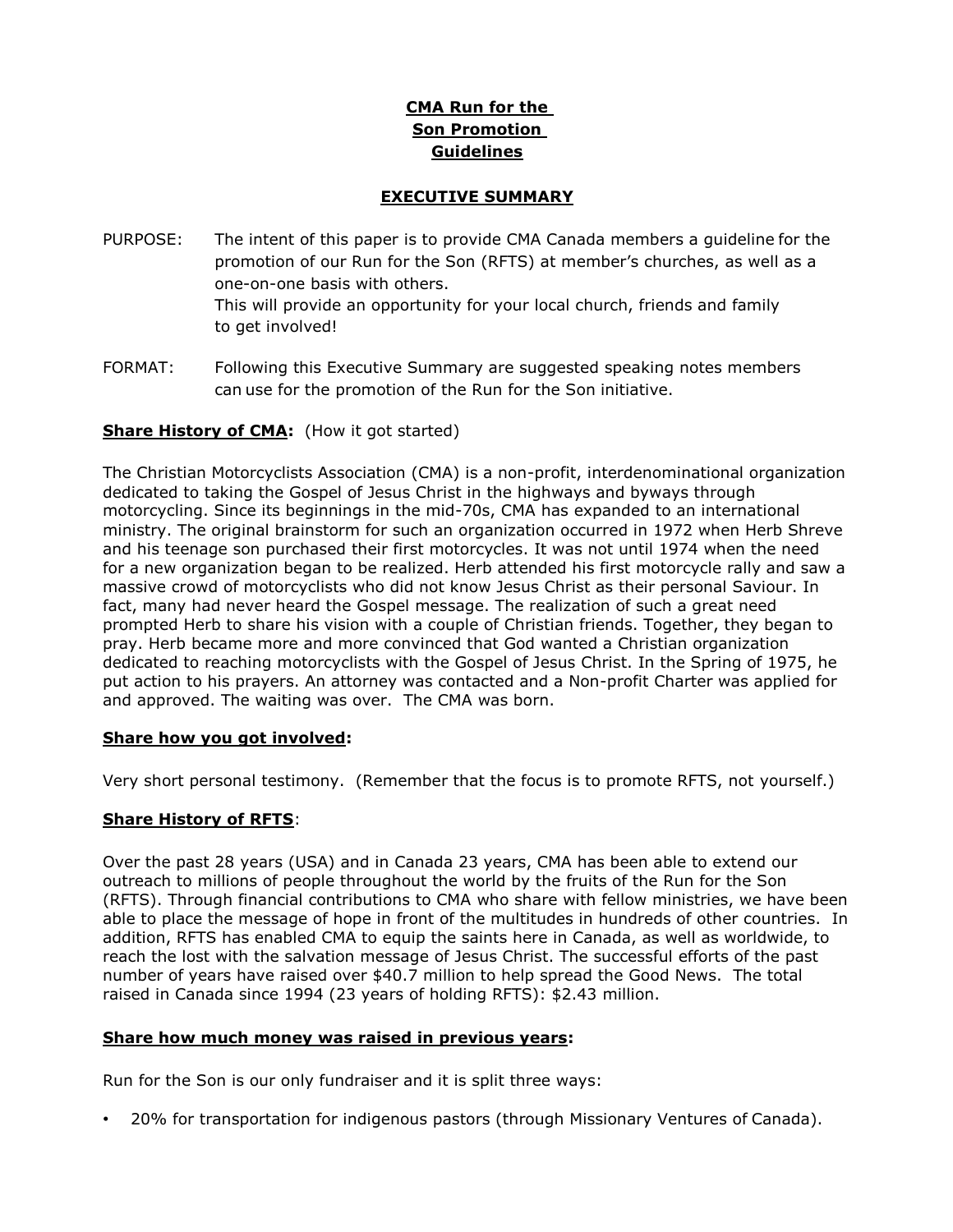- 20% to assist the church in "restricted access" countries with Bibles, study material (through Open Doors - Brother Andrew).
- 20% to share the gospel message in remote areas of the world (through the Jesus Film Project)
- 40% for evangelism in the biking community in Canada (through CMA Canada).
- In 2015 we raised \$128,468
- In 2016 we raised \$120,887
- None of these funds are used for CMA administration. All of our administration costs are covered through the donations from our membership.

**Share where the money goes:** (Pamphlet to be put in your church bulletin.)

Importantly, no money raised goes to administration costs for us or our partners, **Open Doors, Missionary Ventures and Jesus Film project. \*They have agreed to give us their services free of charge.**

RFTS dollars do not typically come from our member's pockets, as we are already paying our attendance at rallies and other motorcycling events, while supporting CMA directly with monthly donations.

**Share Stories of how it was spent:** (Share details of distribution.)

Include stories that you know about or have heard. These should be encouraging and uplifting, particularly highlighting circumstances where CMA member's ministry has had a significant impact on a person or organization, leading to Kingdom building. Before the RFTS promotion, consult with CMA Head Office for stories.

Strongly express that it is the donor's financial support that was used in past years to accomplish God's work around the world.

Mention areas where past donor's proceeds were used in support of Kingdom building. This can include the previous year's accomplishments of what was purchased and distributed.

As an example, \$10.00 can put two Bibles into a guerrilla camp in Columbia!

## **In 2015:**

• 1 motorcycle to Peru

These motorcycles give the pastors the opportunity to spread the Gospel enormously compared to when they had to walk from location to location. The Gospel "explodes" like a "bomb" when God provides better transportation through our efforts.

We don't just give them the motorcycles and leave them, we also provide funds if major repairs are required in the future.

• 78 bicycles in Cuba.

Sometimes a bicycle is a better gift for a pastor because of fuel costs, maintenance, etc.

• Approximately 10,000 Bibles, tracts and other training/teaching materials.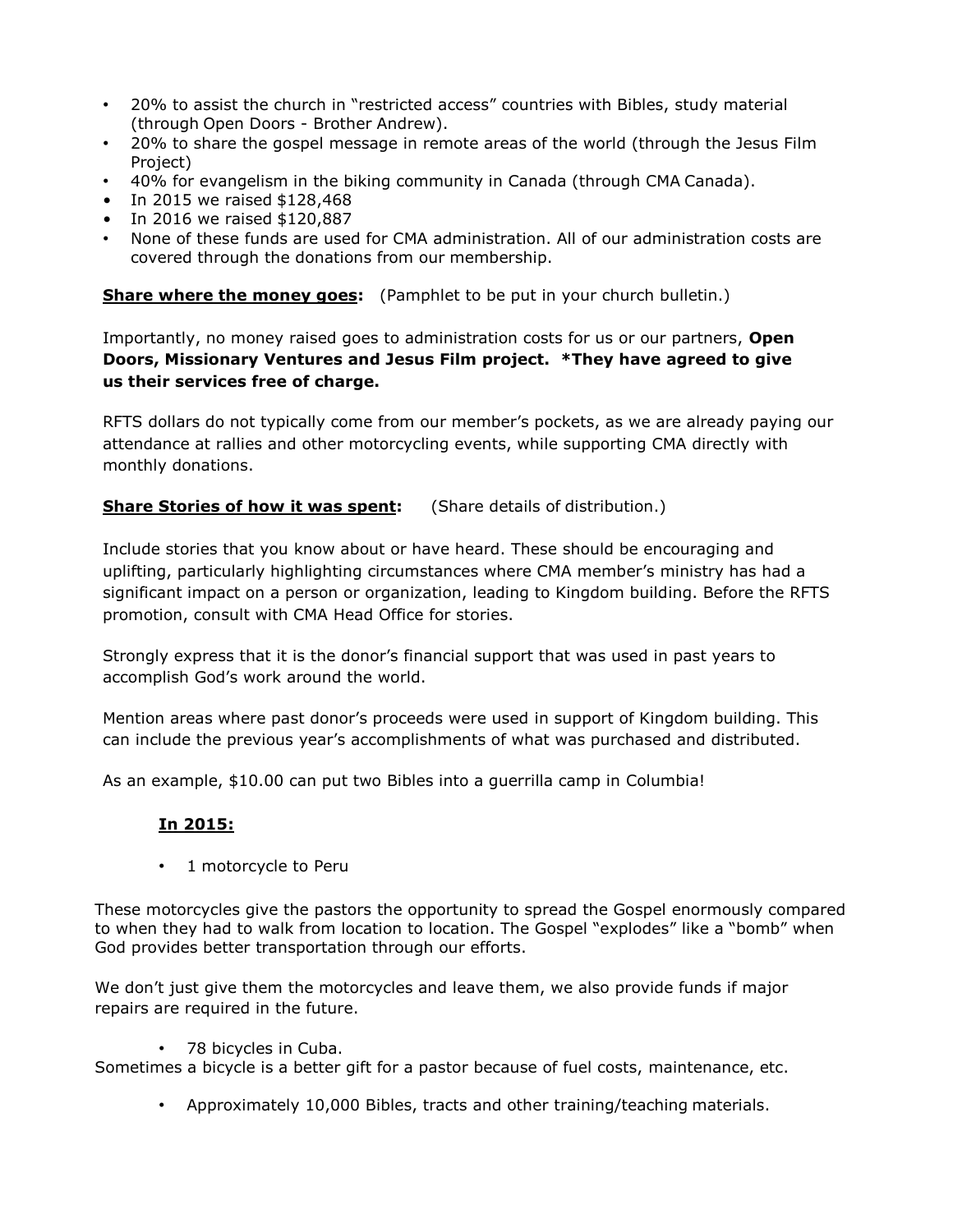- Work toward the translation of the Jesus Film project for Tanzania.
- CMA's Ministry Outreach expenses in Canada:
	- o Booth rentals at motorcycle shows and events.
	- o Tracts and Bibles for biking and Prison Ministry, Regional Coordinators and Lay Evangelist.
	- o Expenses for our Evangelists to travel to events.
	- o "Thank you" incentives for Run for the Son fundraisers.

### **Share RFTS Video:** (If available.)

Introduce what the RFTS video will outline and play.

**Share Conclusion:** (Where your money or treasure is your heart is also.)

Some people are encouraged to donate to various charities at their workplace, for example, through a United Way contribution. In fact, with United Way one can designate that their giving is directed to CMA Canada by flagging it with reference number **89021 4570 RR0001**. But were you aware that with that organization approximately 15 to 20% goes towards administration? With a direct donation to CMA Canada, which any of our members can accept today, all giving goes directly to the harvest field with no administration fee.

Often we give so much research for a cure for cancer or heart and stroke, etc., but a cure for cancer is not **THE** cure! **Jesus is THE CURE for life**!!!

- Wrap up the description of RFTS in just a few words. When you join in partnership with CMA Canada you help us in "**Changing the world, one heart at a time**!"
- Encourage your fellow church members, friends and family to be world changers and life changers from your backyard by using the **CMA RFTS Pledge Form**.

We can't give you all the details of some mission's trips and events happening now because of time as well as confidentiality concerns and safety considerations of persons in restricted access countries. But some day you will be sitting in Heaven and will be blessed to hear the results of your financial support provided today!

| END OF EXECUTIVE SUMMARY |  |
|--------------------------|--|
| SPEAKING NOTES FOLLOW    |  |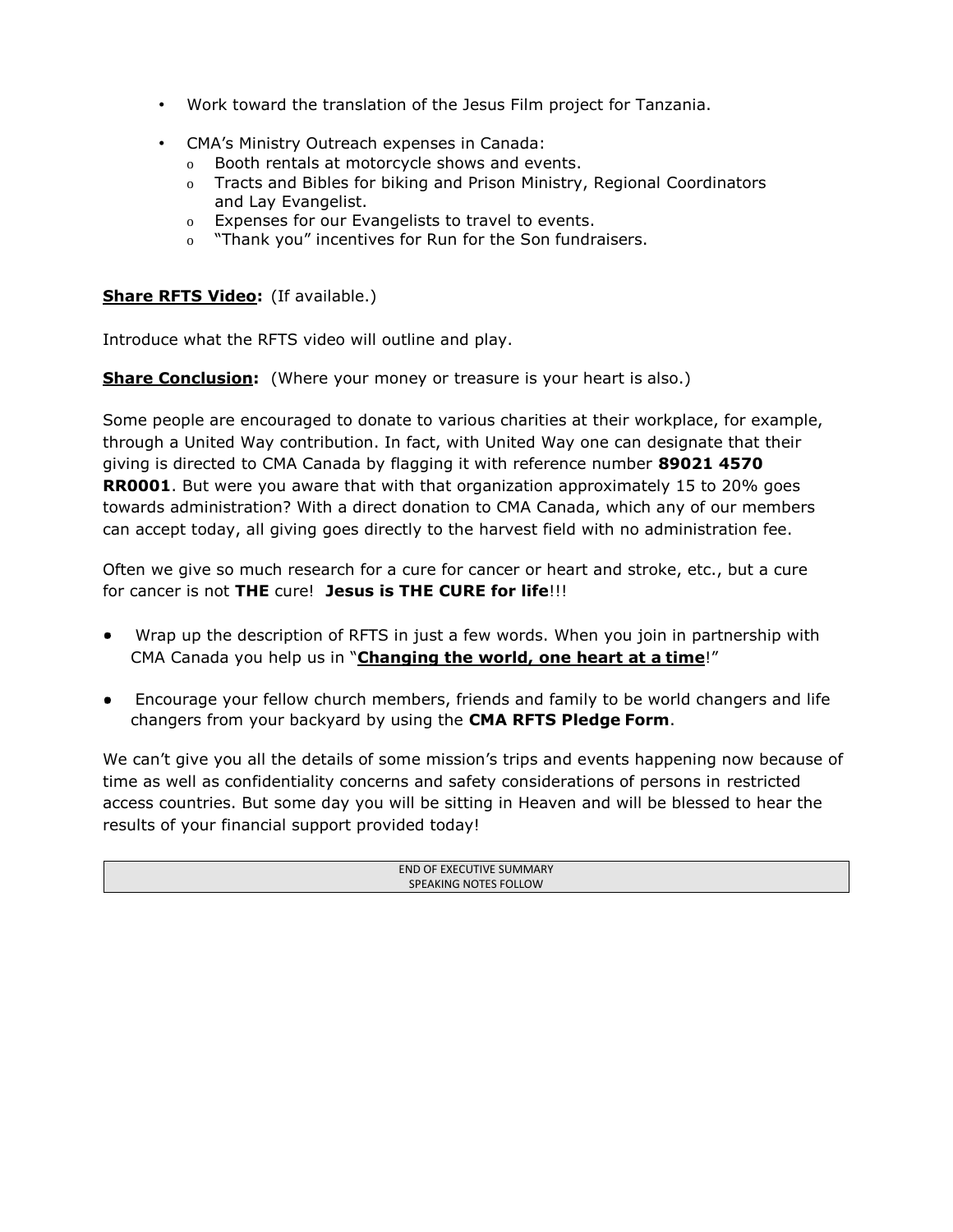# **CMA Run for the Son Promotion Guidelines**

## **SPEAKING NOTES**

#### **Share History of CMA:** (How it got started)

- $\circ$  Christian Motorcyclists Association non-profit, interdenominational organization taking the Gospel of Jesus Christ in the highways and byways through motorcycling.
- o Since mid-70s, CMA expanded international ministry.
- $\circ$  1972 Herb Shreve and his teenage son purchased their first motorcycles.
- o 1974 realized need for a new organization.
- $\circ$  Herb attended first motorcycle rally massive crowd motorcyclists did not know Jesus Christ – as personal Saviour. Many never heard Gospel message.
- $\circ$  Great need prompted Herb vision shared with a couple of his Christian friends.
- $\circ$  They prayed Herb convinced God wanted Christian organization dedicated to reaching motorcyclists.
- o Spring 1975, prayers into action. An attorney was contacted and a Non-profit Charter was applied for and approved – The Christian Motorcyclists Association (CMA) was born.

#### **Share how you got involved:**

Very short personal testimony. (Remember that the focus is to promote RFTS, not yourself.)

#### **Share History of RFTS**:

- $\circ$  Past 29 years USA and 23 years Canada, CMA outreach to millions of people world- wide through the fruits of Run for the Son.
- $\circ$  Contributions made to CMA shared with fellow ministries Place the message of hope to multitudes in hundreds of other countries.
- o Run for the Son CMA to equip the saints in Canada and worldwide to reach the lost.
- o The successful efforts of the past number of years have raised over \$65 million.
- o Total raised in Canada since 1994 (23 years of holding RFTS) \$2.43 million

#### **Share how much money was raised in previous years:**

- Run for the Son our only fundraiser and it is split three ways:
- 20% for transportation for indigenous pastors (Missionary Ventures).
- 20 % to assist the church in "restricted access countries" Bibles, study material (Open Doors – Brother Andrew)
- 20% to present the gospel message in remote parts of the world. (Jesus Film Project)
- 40% for evangelism in the biking community in Canada (CMA Canada)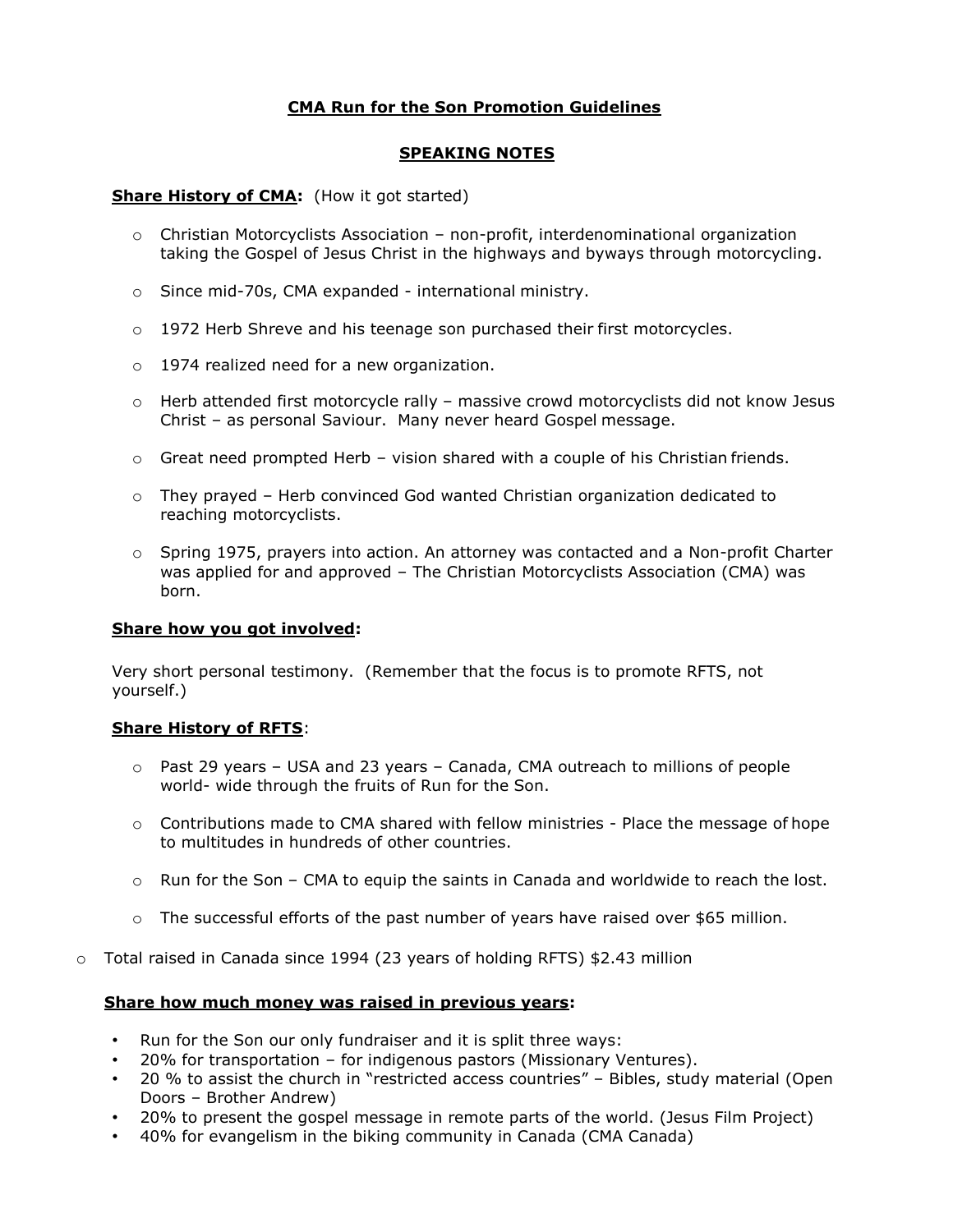- 2015 128, 468 was raised
- 2016 120,887 was raised
- None of these funds are used for CMA administration.
- Administration funding comes from membership donations.

**Share where the money goes:** (Pamphlet to be put in your church bulletin or handed to a friend.)

Importantly, no money raised goes to administration costs for us or our partners, Open Doors, Missionary Ventures or Jesus Film Project. \*They have agreed to give us there services free of charge.

RFTS dollars typically do not come from member's pockets – we already paying attendance at rallies and other motorcycling events, while supporting CMA directly with monthly donations.

### **Share Stories of how it was spent:** (Share details of distribution.)

Include stories that you know about or have heard. These should be encouraging and uplifting, particularly highlighting circumstances where CMA member's ministry has had a significant impact on a person or organization, leading to Kingdom building.

Strongly express that it is the donor's financial support that was used in past years to accomplish God's work around the world.

Mention areas where past donor's proceeds were used in support of Kingdom building. This can include the previous year's accomplishments of what was purchased and distributed.

As an example, \$10.00 can put two Bibles into a guerrilla camp in Columbia!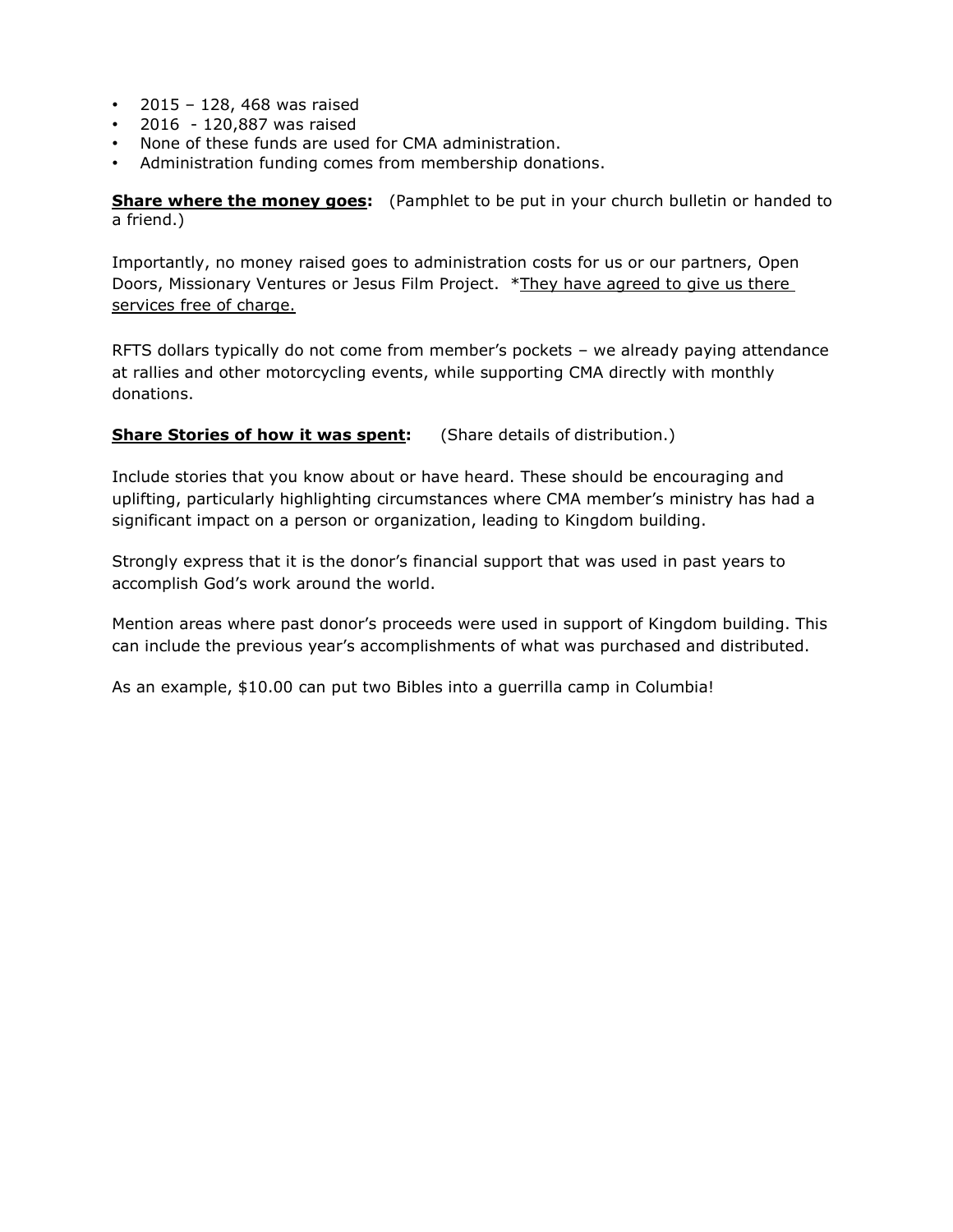### **INSERT PREVIOUS YEAR'S ACCOMPLISHMENTS**

Motorcycle & Other Transportation. Where?

Motorcycles give pastors opportunity to spread to Gospel enormously compared to when they had to walk from location to location.

Gospel "explodes" like a "bomb" when God provides better transportation through our efforts. We also provide funds if major repairs are required in the future.

| Bibles, tracts and other<br>training/teaching<br>materials. Where? |  |  |
|--------------------------------------------------------------------|--|--|
| Creatively distributed in restricted access countries.             |  |  |
|                                                                    |  |  |
| Work done on the<br>translation of the Jesus<br>Film               |  |  |
|                                                                    |  |  |

CMA's Ministry Outreach expenses in Canada. Examples or specific knowledge in your area:

- o Booth rentals at motorcycle shows and events.
- o Tracts and Bibles for biking and Prison Ministry, Regional Coordinators and Lay Evangelist.
- o "Thank you" incentives for Run for the Son fundraisers.